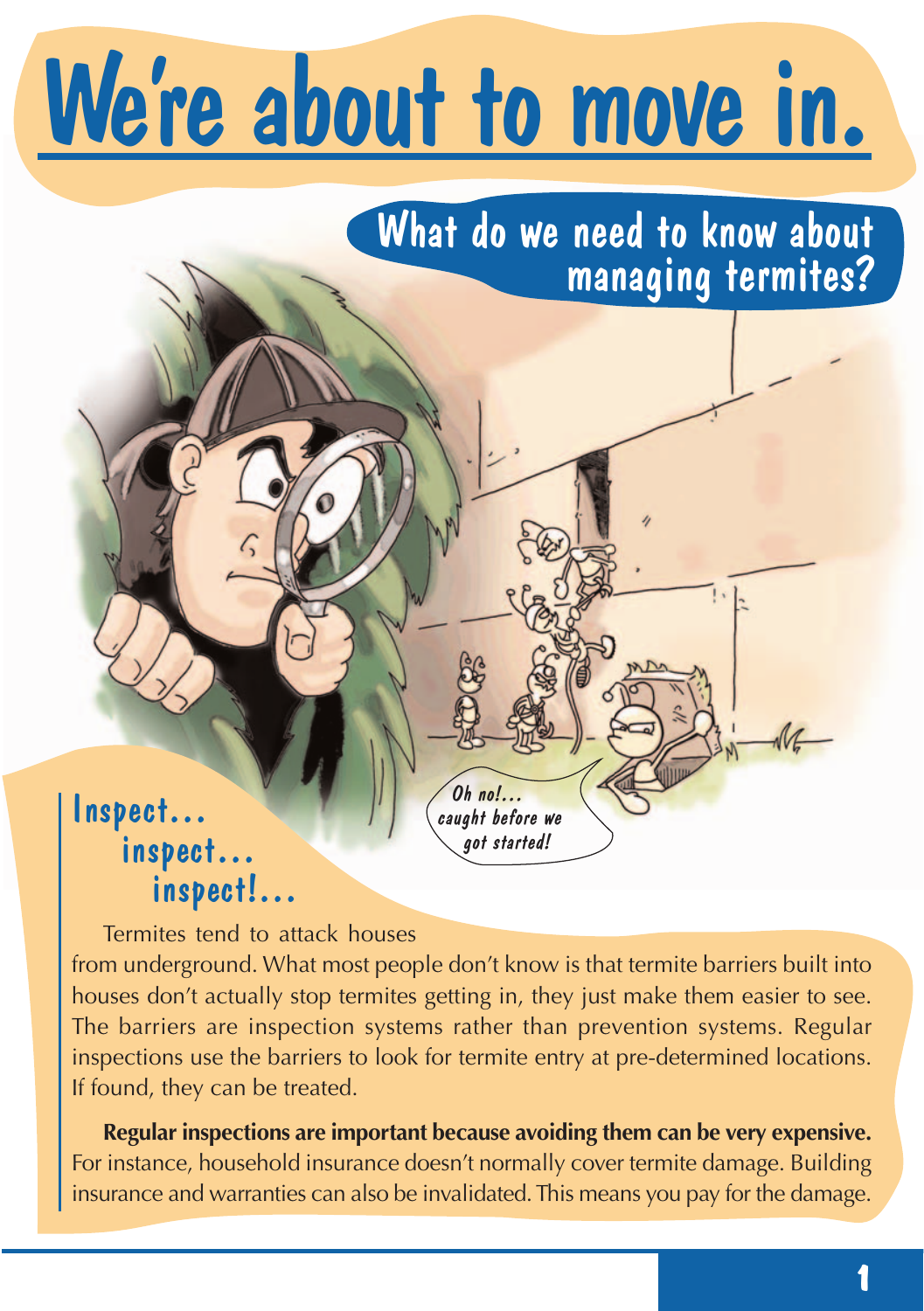## Who's at risk?

Nearly all houses in Australia are at risk of termite attack, not just timber ones. A CSIRO study found that steel framed and masonry houses have virtually the same risk of attack. Termites can also damage plasterboard, carpets, plastics, books, artwork, clothing & fitout timbers.

> "Who's house are you eating at tonight?" "Take your pick, they all look the same to me …there's always something worth eating!"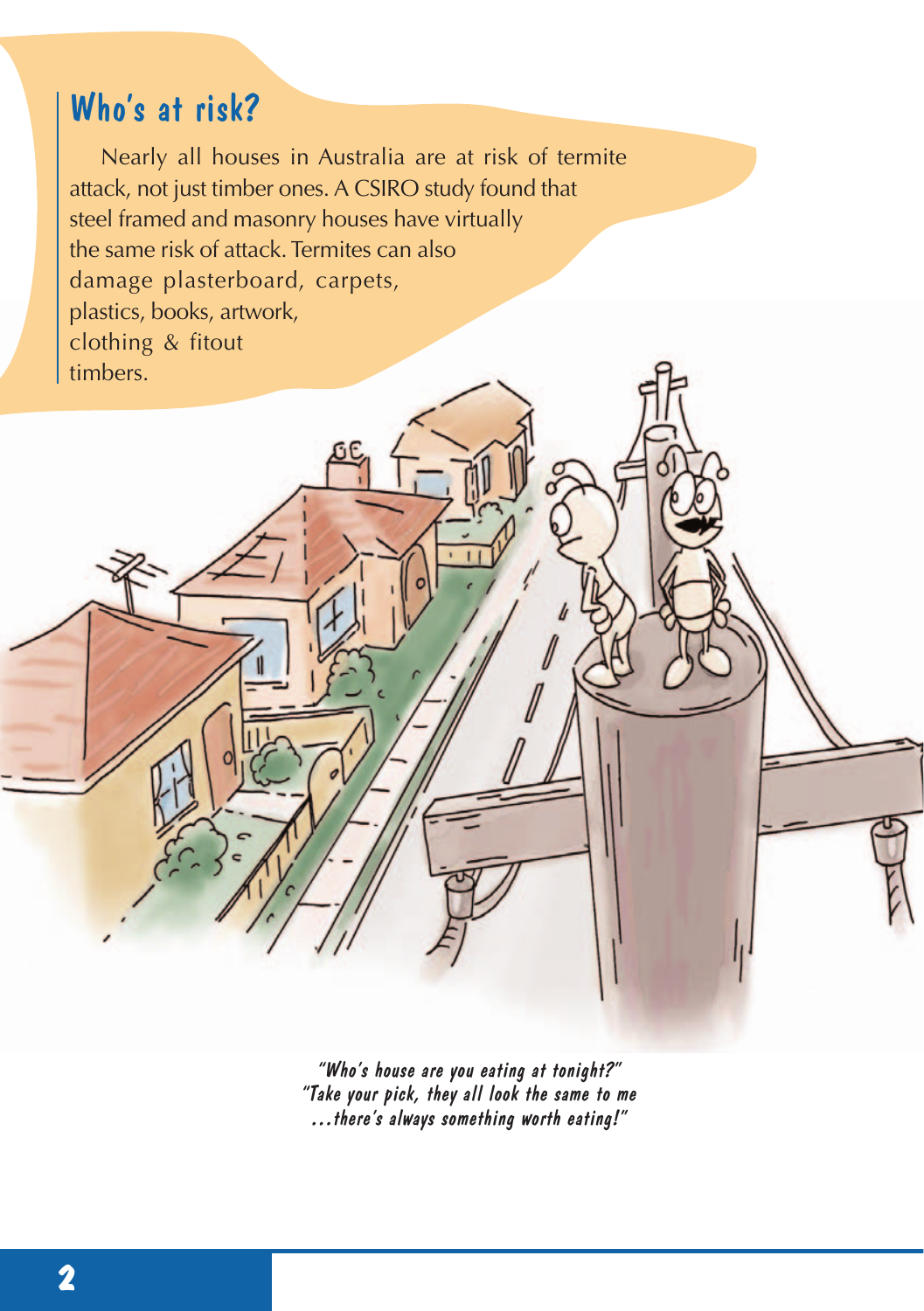## Common types of Barriers that Assist Inspections.

- Concrete slab (slab) solid concrete unit constructed to prevent termite penetration.
- Crushed stone (stone) layer of stone particles too hard and heavy for termites to penetrate.
- Sheet capping (cap) sheet material (e.g. metal) used as an isolated or continuous subfloor barrier.
- Stainless steel mesh (mesh) – termite proof mesh used as an isolated or continuous barrier.
- Chemicals (chem) periodic application of chemicals around/under buildings to repel/kill termites.

# Excellent… No problems here!

## What type of barrier system does your house have?

You can check the type of barrier used in your house by referring to the "Notice of Treatment". It is commonly fixed in the electrical meter box or near the subfloor access door.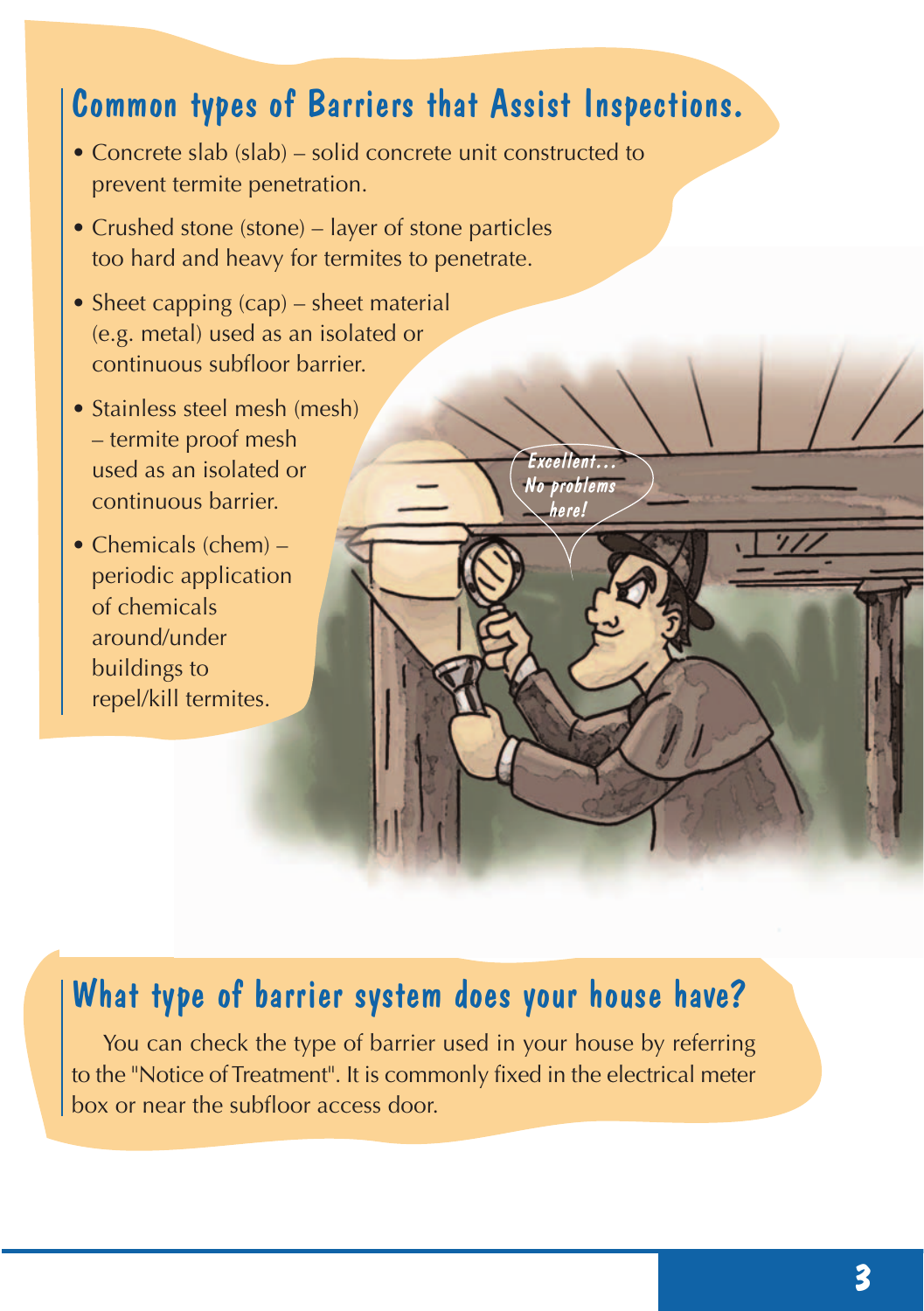

**4**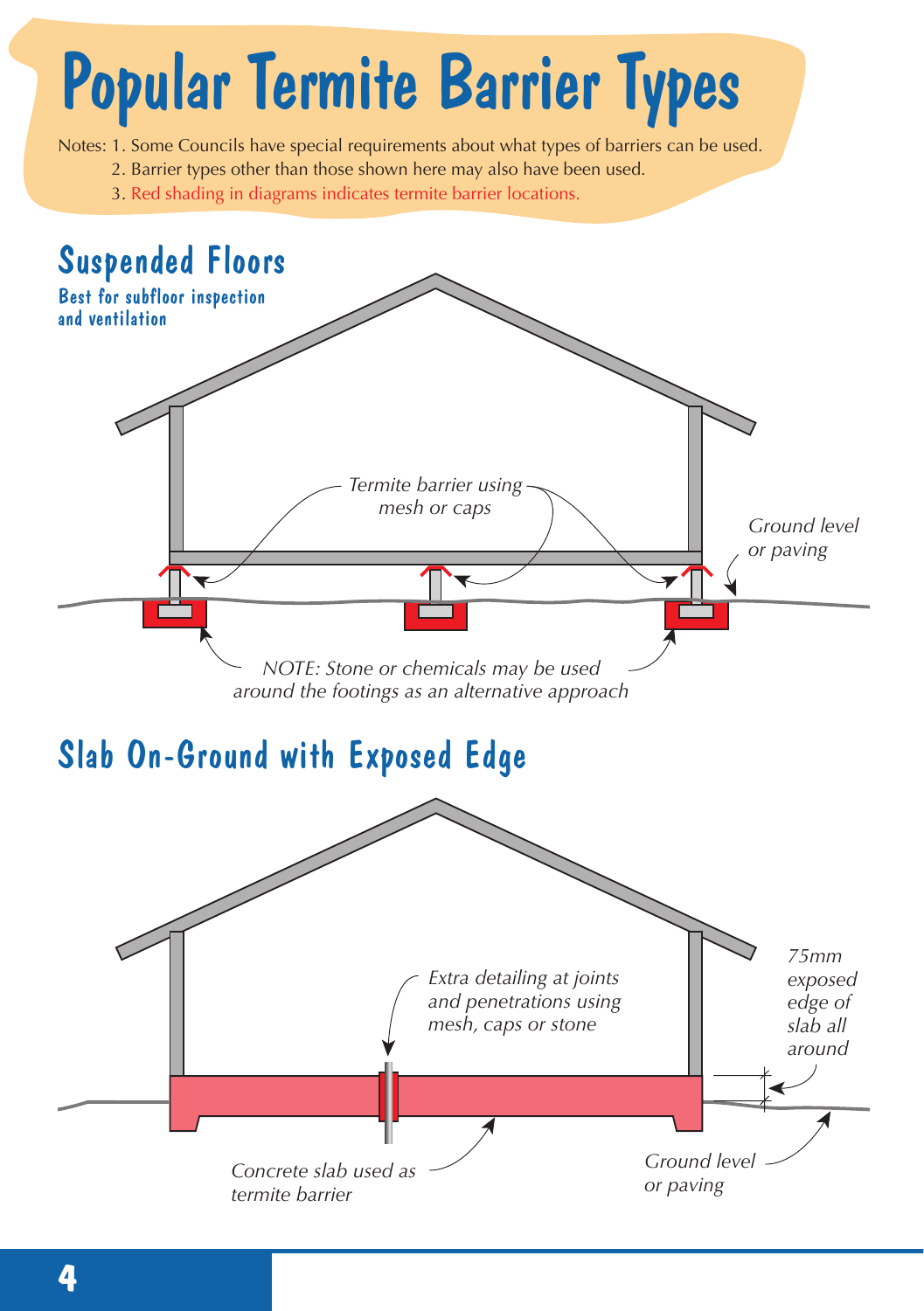

## Slab On-Ground with Separate Barrier Beneath

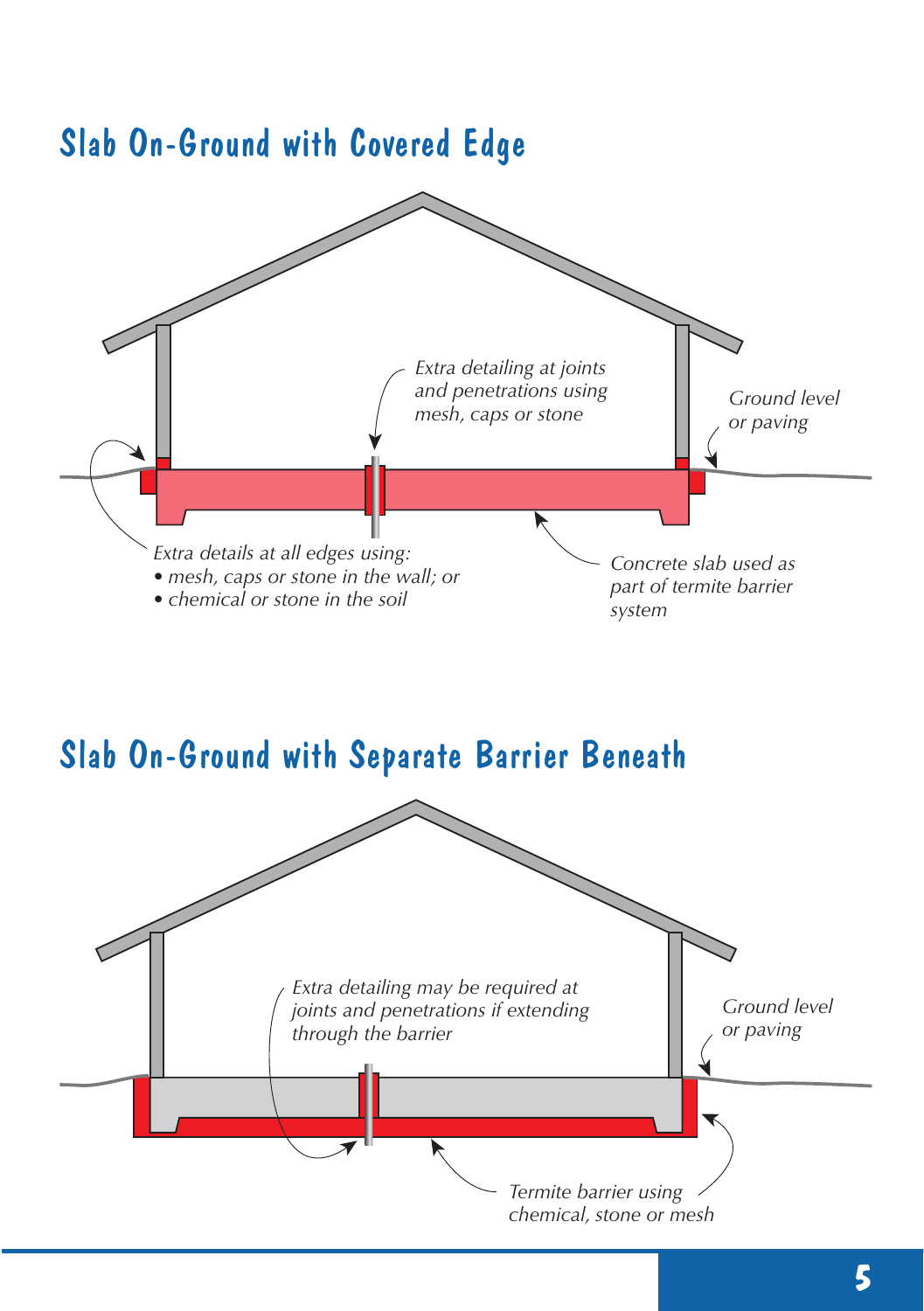### About Inspections.

#### Question : **How often should I get inspections done?**

Answer: The "Notice of Treatment" provides site specific guidance on this issue. At a general level, Australian standard AS3660.2 recommends a maximum of 12 monthly intervals. More frequent inspections are recommended for high risk locations.

#### Question: **What are high risk locations?**

Answer: That depends on where the house is in Australia, how close the house is to food and nesting sources, how well the house can be isolated from adjacent buildings, and if the barrier has been disturbed by recent earth works or landscaping. It is best to ask a pest manager for detailed advice. Find them in the yellow pages.

#### Question: **How do I choose a Pest Manager?**

Answer: Each state and territory has different levels of competency required to obtain a pest management license, so you need to ask some extra questions. Ask if they have professional indemnity

> insurance for timber pest inspections and treatment. Ask how many years the inspector coming to your house has been undertaking timber pest inspections (as he's the person doing the inspection not his boss or supervisor). It takes a minimum of 2 years training to begin to understand termite behaviour.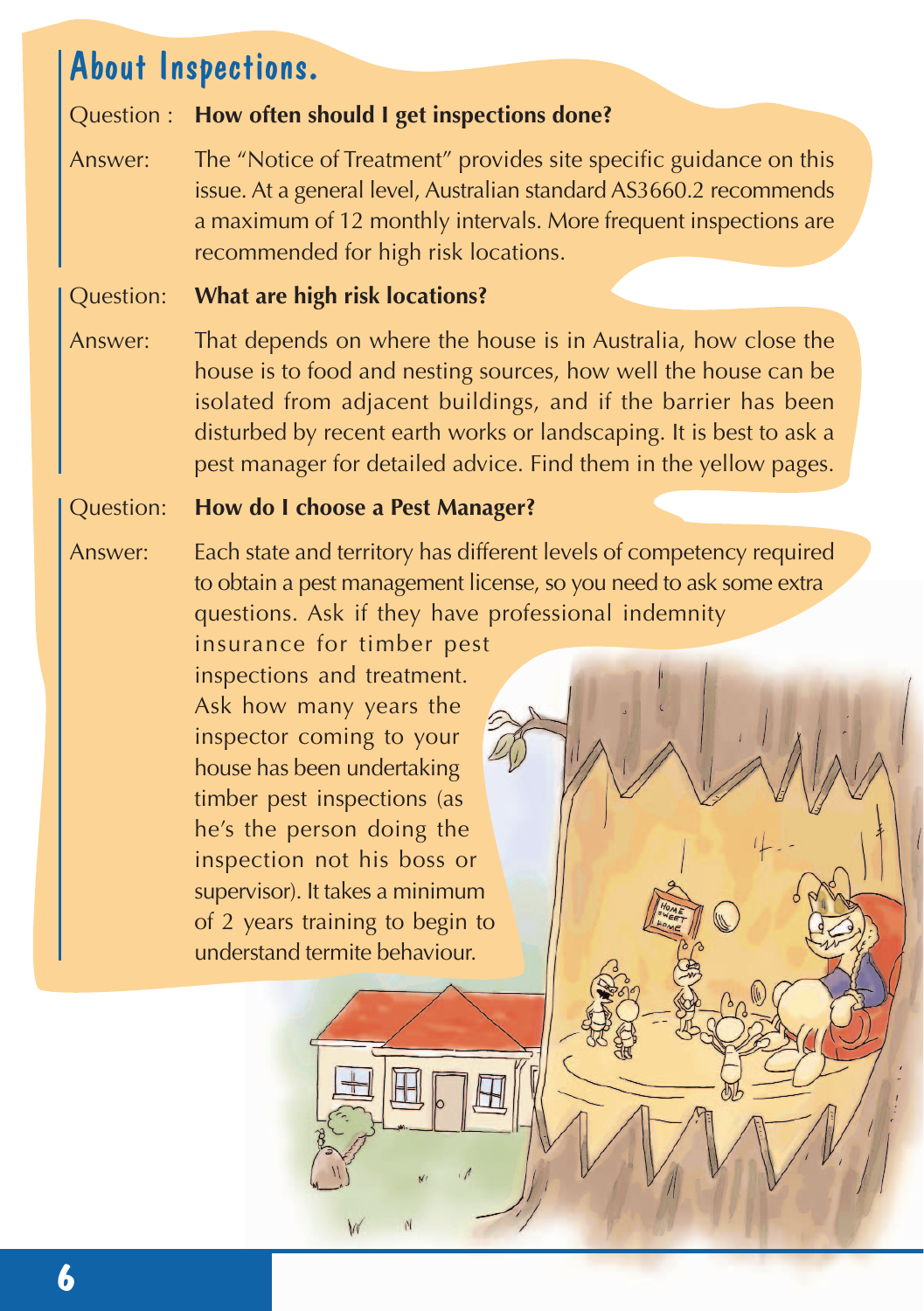## About Maintenance of Barriers.

Question: **I want to do some exterior paving and make some garden beds, does that pose a problem?**

Answer: Don't let paving, mulch or garden bed heights cover barriers, weep holes or inspection zones such as slab edges. Seek additional advice for paving in the Northern Territory and Queensland as paving is required to protect chemical soil treatments but must be positioned correctly.

Question: **I have a chemical soil barrier, when does it have to be re-applied?**

Answer: Chemical barriers don't last the life of the building. Best to refer to the "Notice of Treatment" usually fixed at the entrance to the subfloor or the electrical meter box for details. Call a pest manager for re-treatment as required but remember inspections are still required at 12 monthly intervals (maximum) irrespective of re-application periods.

#### Question: **What type of timber can I use for landscaping?**

- Answer: Use only treated timber or naturally termite resistant timber. Other timbers only encourage termite attack. Your timber supplier can help, or refer to www.timber.org.au for details on appropriate timbers.
- Question: **What do I need to look out for when adding a deck or balcony to the house?**
- Answer: Ensure the structure is either isolated from the main house or has a barrier system that integrates with the house barrier. Ensure that stairs, posts, landings and porches can be inspected for termites.

Questions: **Will storing things under the house cause a problem?**

Answer: Don't store termite food such as firewood, newspaper, timber or cardboard. Don't let any stored items create hidden pathways to the structure above or the interior of the house. Don't let stored items block termite inspection access or subfloor ventilation.